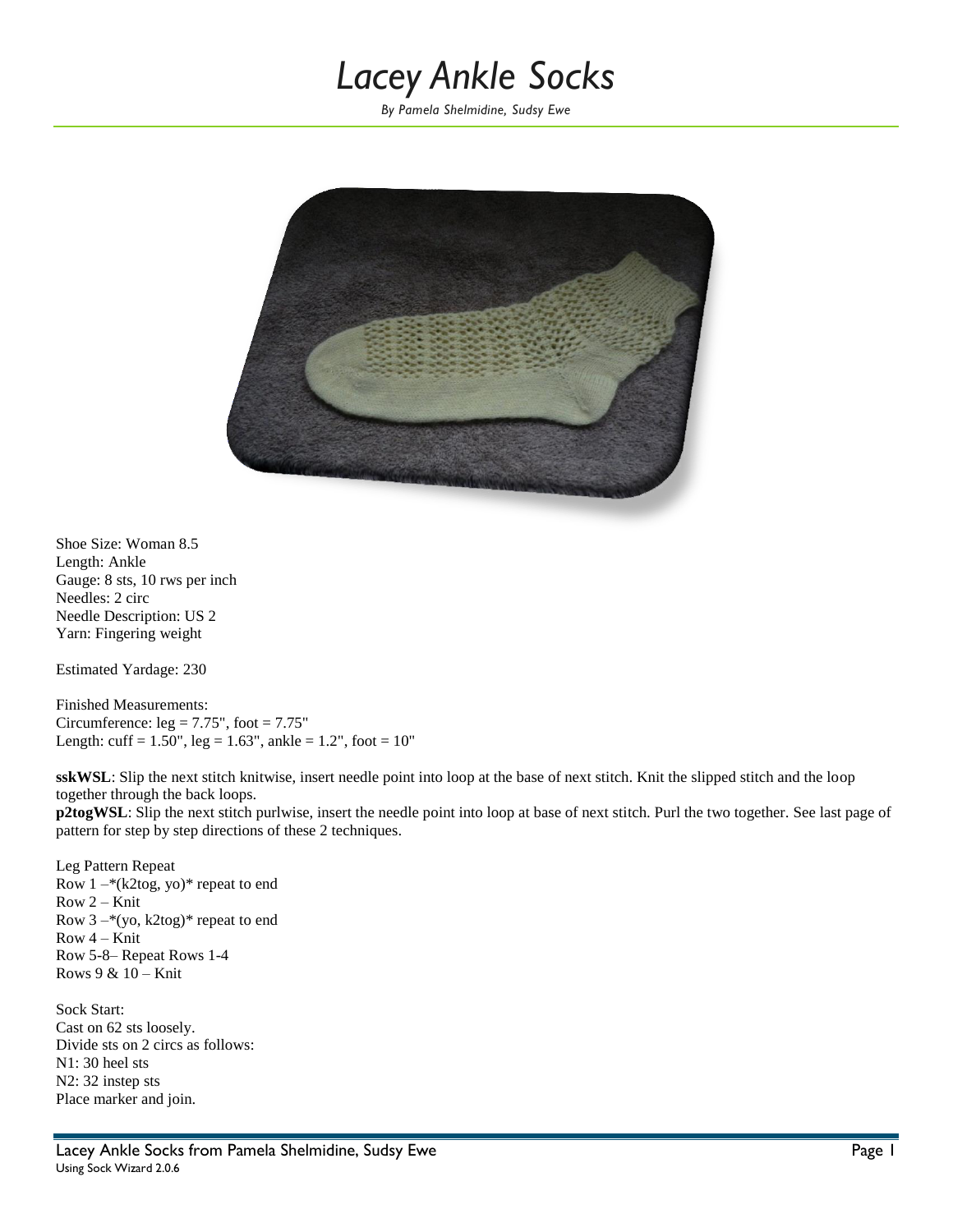## **Cuff:**

Work cuff in 1x1 rib for 16 rnds. [1.50" from cast on edge] End at marker.

## **Leg:**

Work in leg pattern stitch for 20 rnds. [3.5" total from the cast on edge.]

Ankle Section:

Set up rnd: knit across N1, work pattern across N2. Work 8 more rnds even: stockinette on N1, in pattern on N2. Redistribute stitches on needles to 31 on N1 and 31 on N2 to do the heel.

## **Heel:**

Rw 1: (RS) K31 sts. Turn. Rw 2: (WS) Sl 1, p30 sts. Turn. Rw 3: Sl 1, k29 sts. Turn. Rw 4: Sl 1, p28 sts. Turn. Rw 5: Sl 1, k27 sts. Turn. Rw 6: Sl 1, p26 sts. Turn. Rw 7: Sl 1, k25 sts. Turn. Rw 8: Sl 1, p24 sts. Turn. Rw 9: Sl 1, k23 sts. Turn. Rw 10: Sl 1, p22 sts. Turn. Rw 11: Sl 1, k21 sts. Turn. Rw 12: Sl 1, p20 sts. Turn. Rw 13: Sl 1, k19 sts. Turn. Rw 14: Sl 1, p18 sts. Turn. Rw 15: Sl 1, k17 sts. Turn. Rw 16: Sl 1, p16 sts. Turn. Rw 17: Sl 1, k15 sts. Turn. Rw 18: Sl 1, p14 sts. Turn.

#### **Turn Heel:**

Rw 1: Sl 1, K12 sts, sskWSL. Turn. Rw 2: Sl 1, p11 sts, p2togWSL. Turn. Rw 3: Sl 1, k12 sts, sskWSL. Turn. Rw 4: Sl 1, p13 sts, p2togWSL. Turn. Rw 5: Sl 1, k14 sts, sskWSL. Turn. Rw 6: Sl 1, p15 sts, p2togWSL. Turn. Rw 7: Sl 1, k16 sts, sskWSL. Turn. Rw 8: Sl 1, p17 sts, p2togWSL. Turn. Rw 9: Sl 1, k18 sts, sskWSL. Turn. Rw 10: Sl 1, p19 sts, p2togWSL. Turn. Rw 11: Sl 1, k20 sts, sskWSL. Turn. Rw 12: Sl 1, p21 sts, p2togWSL. Turn. Rw 13: Sl 1, k22 sts, sskWSL. Turn. Rw 14: Sl 1, p23 sts, p2togWSL. Turn. Rw 15: Sl 1, k24 sts, sskWSL. Turn. Rw 16: Sl 1, p25 sts, p2togWSL. Turn. Rw 17: Sl 1, k26 sts, sskWSL. Turn. Rw 18: Sl 1, p27 sts, p2togWSL. Turn. Rw 19: Sl 1, k 28, pick up loop from base of last st and ssk with last st. Turn. Rw 20: Sl 1, p 29, pick up loop from base of last st and ptog with last st. Turn.

Work to last heel st. K last stitch tog with loop at base of instep. [N1] Work across instep sts in pattern (working row 9 of leg pattern) to last stitch, slip purlwise over to right needle, pick up loop at the base of first heel st, transfer slipped stitch back to left needle, knit it with the picked up loop (this closes the gap created when making the heel). [62 sts total] Redistribute stitches N1: 30 heel stitches, N2: 32 instep stitches.

#### **Foot:**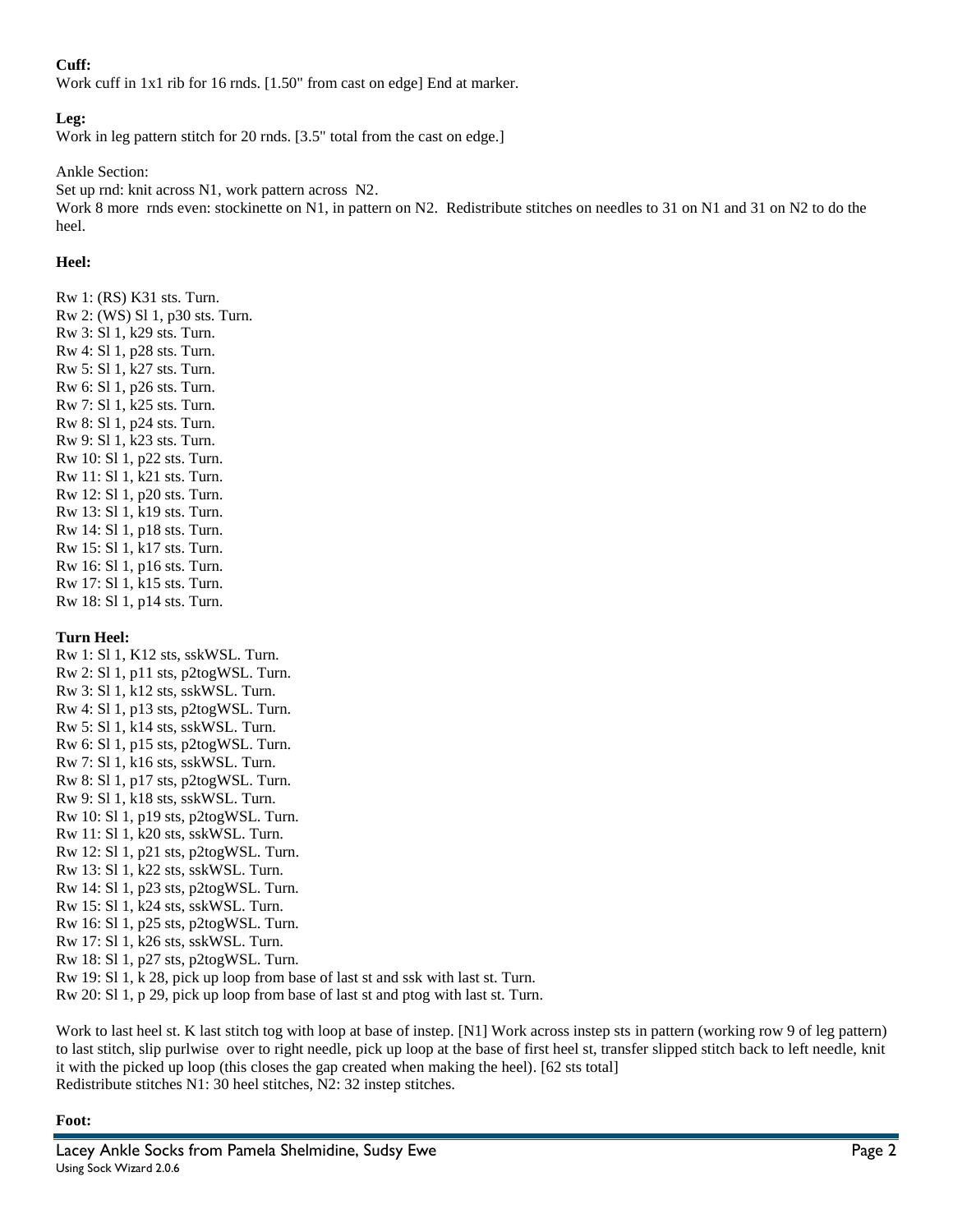Continue working in stockenette on sole, pattern on instep, until foot measures 8.2" from base of heel.

Complete bottom of foot sts. Redistribute stitches on needles to 31 on N1 and 31 on N2 to do the heel.

## **Toe**

Sole sts will remain at rest. Work instep sts only.[31 sts] Rw 1: (RS) K31 sts. Turn.

Rw 2: (WS) Sl 1, p30 sts. Turn. Rw 3: (RS) Sl 1, k29 sts. Turn. Rw 4: (WS) Sl 1, p28 sts. Turn. Rw 5: (RS) Sl 1, k27 sts. Turn. Rw 6: (WS) Sl 1, p26 sts. Turn. Rw 7: (RS) Sl 1, k25 sts. Turn. Rw 8: (WS) Sl 1, p24 sts. Turn. Rw 9: (RS) Sl 1, k23 sts. Turn. Rw 10: (WS) Sl 1, p22 sts. Turn. Rw 11: (RS) Sl 1, k21 sts. Turn. Rw 12: (WS) Sl 1, p20 sts. Turn. Rw 13: (RS) Sl 1, k19 sts. Turn. Rw 14: (WS) Sl 1, p18 sts. Turn. Rw 15: (RS) Sl 1, k17 sts. Turn. Rw 16: (WS) Sl 1, p16 sts. Turn. Rw 17: (RS) Sl 1, k15 sts. Turn. Rw 18: (WS) Sl 1, p14 sts. Turn.

#### **Turn Toe**

Rw 1: (RS) Sl 1, K12 sts, sskWSL. Turn. Rw 2: (WS) Sl 1, p11 sts, p2togWSL. Turn. Rw 3: (RS) Sl 1, k12 sts, sskWSL. Turn. Rw 4: (WS) Sl 1, p13 sts, p2togWSL. Turn. Rw 5: (RS) Sl 1, k14 sts, sskWSL. Turn. Rw 6: (WS) Sl 1, p15 sts, p2togWSL. Turn. Rw 7: (RS) Sl 1, k16 sts, sskWSL. Turn. Rw 8: (WS) Sl 1, p17 sts, p2togWSL. Turn. Rw 9: (RS) Sl 1, k18 sts, sskWSL. Turn. Rw 10: (WS) Sl 1, p19 sts, p2togWSL. Turn. Rw 11: (RS) Sl 1, k20 sts, sskWSL. Turn. Rw 12: (WS) Sl 1, p21 sts, p2togWSL. Turn. Rw 13: (RS) Sl 1, k22 sts, sskWSL. Turn. Rw 14: (WS) Sl 1, p23 sts, p2togWSL. Turn. Rw 15: (RS) Sl 1, k24 sts, sskWSL. Turn. Rw 16: (WS) Sl 1, p25 sts, p2togWSL. Turn. Rw 17: (RS) Sl 1, k26 sts, sskWSL. Turn. Rw 18: (WS) Sl 1, p27 sts, p2togWSL. Turn.

Rw 19: (RS) Sl 1, k 28, pick up loop from base of last st and ssk with last st. Turn. Rw 20: (WS) Sl 1, p 29, pick up loop from base of last st and ptog with last st.

#### **Finishing**

Holding N1 and N2 together, graft sts using Kitchener Stitch. Weave in ends.

Work second sock.